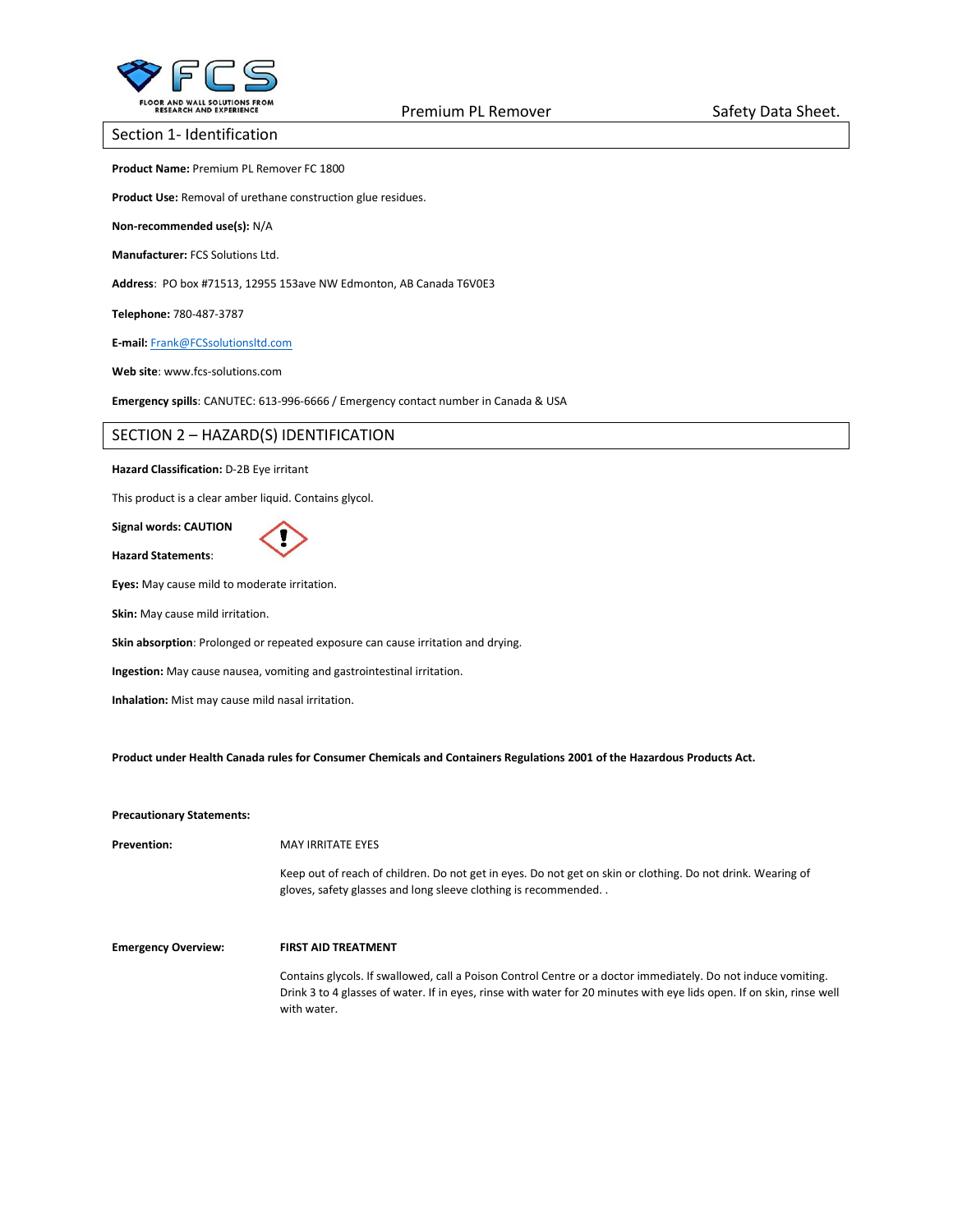

Premium PL Remover Safety Data Sheet.

# SECTION 3 – COMPOSITION / INFORMATION ON INGREDIENTS

| Ingredients                        | CAS#       | Percent  |
|------------------------------------|------------|----------|
| Monophelinic ethylene glycol ether | 122-99-6   | $5 - 10$ |
| Coconut amide                      | 61791-32-9 | $5 - 10$ |
| Xylene sodium Sulfonate            | 1300-72-7  | $1 - 5$  |

# SECTION 4 – FIRST AID MEASURES

**Eye:** Immediately flush with warm running water for 20 minutes, holding eyelids open during flushing. If irritation persists, repeat flushing and obtain medical attention immediately.

**Skin:** Immediately flush exposed area with mild soap and water for at least 15 minutes. If irritation persists or if contact has been prolonged, obtain medical attention. Remove contaminated clothing and launder before reuse.

**Inhalation:** Immediately remove the affected victim to fresh air. If symptoms persist, obtain medical attention.

**Ingestion:** Do Not Induce Vomiting. If the person is fully conscious, rinse mouth with water and drink 3 to 4 glasses of water to dilute. Obtain medical attention immediately. Never give anything by mouth if the victim is unconscious, is rapidly losing consciousness or is convulsing.

# SECTION 5 – FIRE FIGHTING MEASURES

**Flammability:** Not flammable.

**Flash Point**: (oF, oC, PMCC) None.

**Auto-ignition Temperature**: (oF, oC): Not applicable.

**Flame propagation or Burning Rate of Solid Materials**: Not applicable.

**Sensitivity to static discharge:** Not applicable.

**Sensitivity to Mechanical Impact:** Not applicable.

**Extinguishing Media:** Water fog, alcohol foam and dry chemical.

**Unusual Fire and Explosion Hazards:** None

**Hazardous Decomposition Products:** Oxides of carbon and nitrogen.

## SECTION 6 – ACCIDENTAL RELEASE MEASURES

#### **Handling**

Avoid contact with eyes, skin and clothing. Wash thoroughly after handling. Keep container tightly closed. Do not inhale vapors.

#### **Storage**

#### **Keep Out Of Reach Of Children**.

**Storage temperature**: 10 – 25°C (50 – 80°F) Keep away from freezing.

Product should be stored in a cool, dry place, away from sun light exposure and incompatible materials.

In optimal storage conditions, product shelf life in un-opened bottle is 2 – 3 years from production date.

In optimal storage conditions, product shelf life of remaining content once bottle was opened is a maximum of 2 years from production date.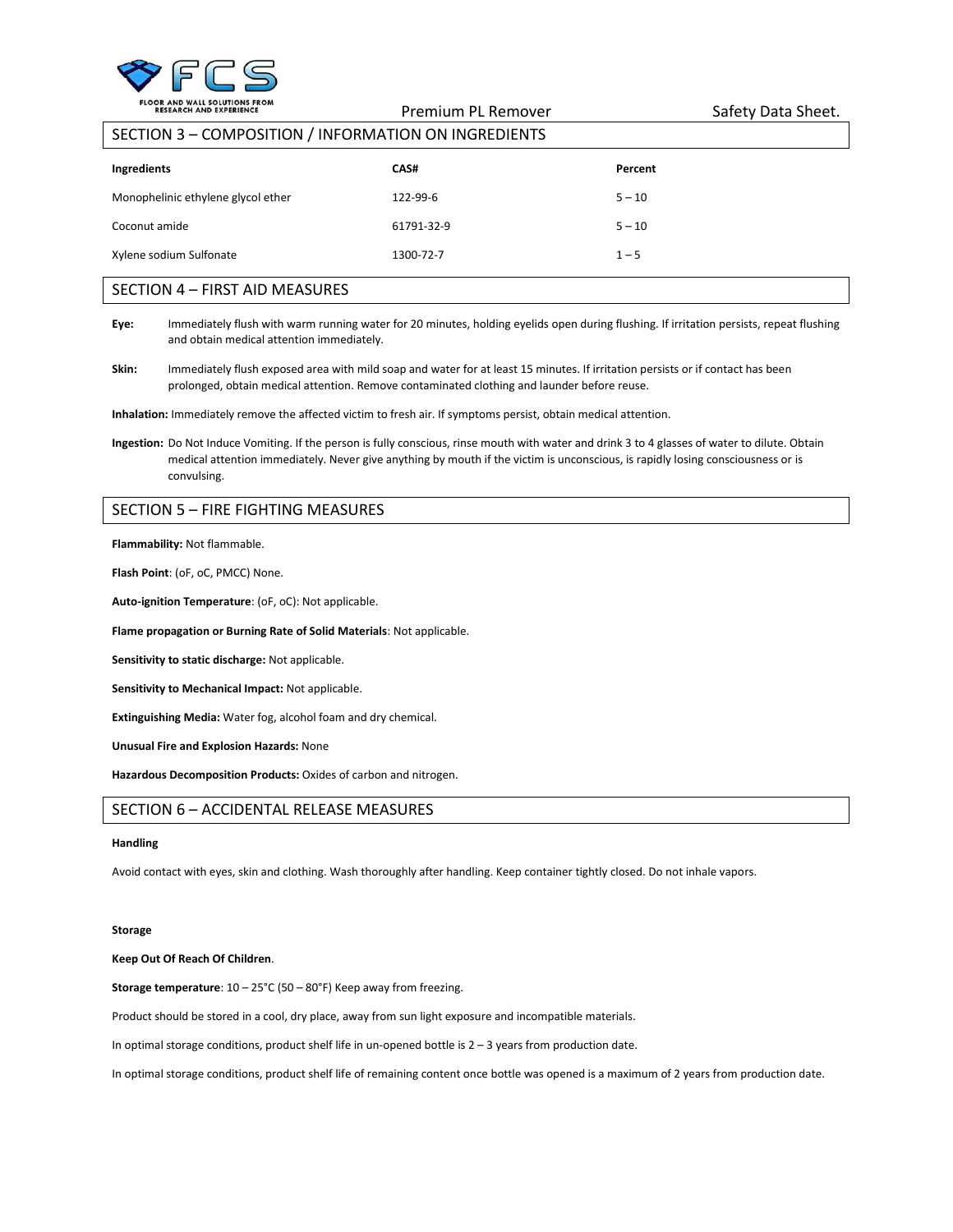

Premium PL Remover Safety Data Sheet.

# SECTION 8 – EXPOSURE CONTROLS / PERSONAL PROTECTION

| <b>Exposure guidelines</b> |
|----------------------------|
|----------------------------|

| Ingredients | Regulation | Value |
|-------------|------------|-------|

N/A

### **Exposure controls**

**Engineering controls:** 

General ventilation is usually adequate.

Other protective clothing or equipment: Eye bath, Safety shower, Full protective clothing.

Work Hygienic practices: The usual precaution for the handling of chemicals must be observed.

### **Individual protective measures**

Eye protection: Wear safety glasses or full face shield.

Hand protection: Wear rubber or nitrile gloves.

Skin protection: Wear long sleeve clothing.

Respiratory protection: Normally not required if good ventilation is maintained. Avoid breathing vapor and/or mist.

## SECTION 9 – PHYSICAL AND CHEMICAL PROPERTIES

**Physical State:** Liquid.

**Color:** Clear amber

**Odor:** Low

**Solubility in water**: Soluble (100% in water)

**Boiling point:** 100oC / 212oF

**Freezing point**: < -3oC

**PH**: 9 – 9.5

**Density:** 1.01 – 1.02

**VOC content (g/l):** 0 g/l

# SECTION 10 – STABILITY AND REACTIVITY

**Hazardous reactions**: none known.

**Stable Conditions to avoid**: Contact with strong acids and oxidizers.

**Hazardous Polymerization**: Will not occur.

**Hazardous Decomposition** Products: Carbon oxides CO and CO2. Nitrogen oxides.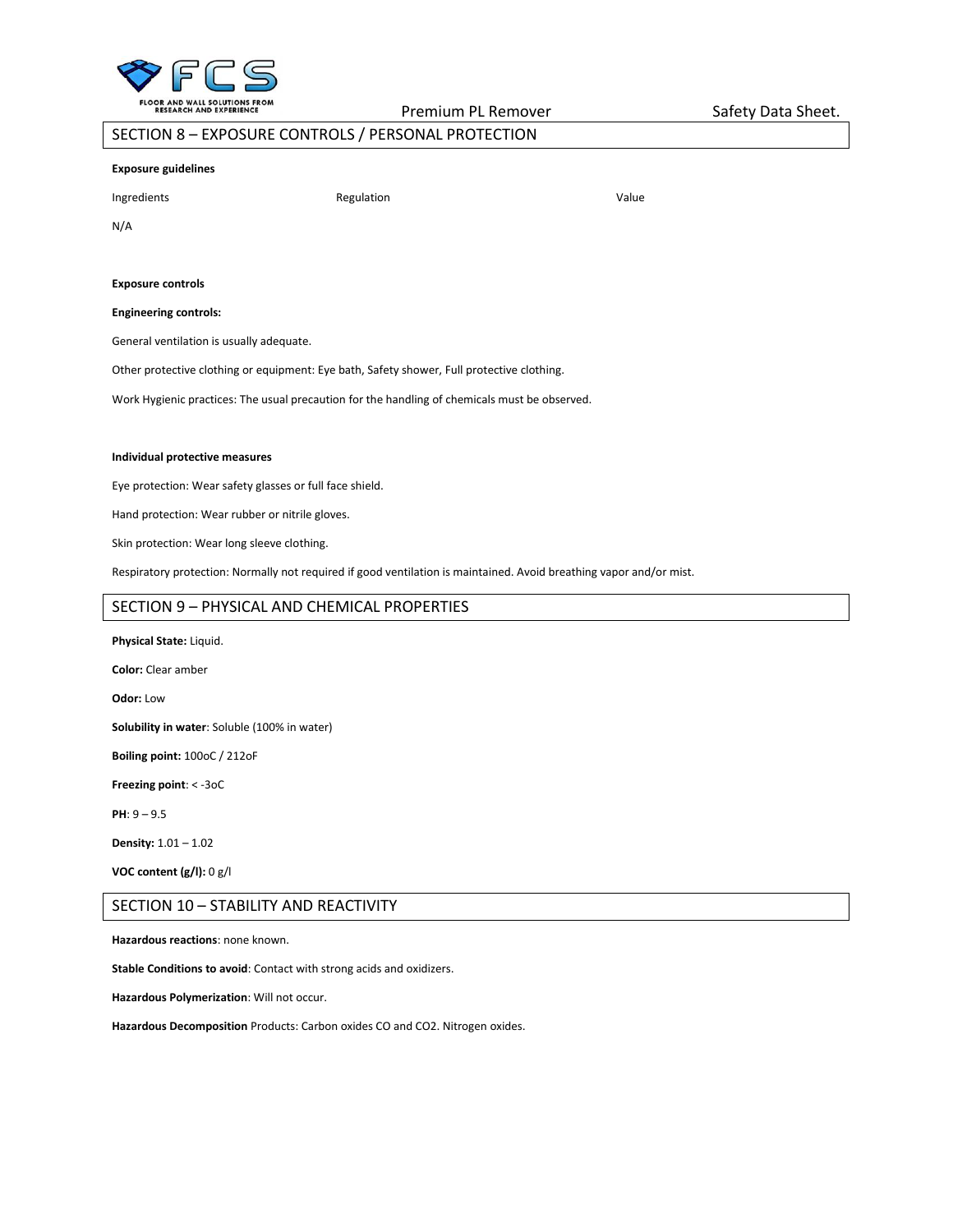

Premium PL Remover Safety Data Sheet.

## SECTION 11 – TOXICOLOGICAL INFORMATION

#### **Prolonged / Repeated Exposure:**

**Eye**: May cause irritation to the eyes upon contact.

**Skin**: May cause drying and mild irritation.

**Inhalation:** Is not likely to cause respiratory irritation upon contact.

**Ingestion**: May cause nausea, cramps, vomiting and gastrointestinal irritation.

**Carcinogenicity**: Non-Hazardous by WHMIS – OSHA criteria. Not listed by IARC, NTP or ACGIH.

**Teratogenicity, Mutagenicity, Reproductive effects:** No known effects.

## **Monophelinic ethylene glycol ether**

Toxicity - oral: Oral (DL50): > 1400 - 4000 mg/kg (Rat) Toxicity - dermal: N/A Toxicity - inhalation: N/A

#### **Coconut amide**

Toxicity - oral: Oral (DL50): > 12500 mg/kg (Rat)

Toxicity - dermal: N/A

Toxicity - inhalation: N/A

#### **Xylene sodium Sulfonate**

Toxicity - oral: Oral (DL50): 5989 mg/kg (Rat)

Toxicity - dermal: N/A

Toxicity - inhalation: N/A

## SECTION 12 – ECOLOGICAL INFORMATION

**Ecotoxicity:** LC50 (96hr, fish) >344 mg/L (rainbow trout).

LC50 (96hr, Invertebrate) >500 mg/L (daphnia magna).

LC50 (96hr, Alga) >500 mg/L .

**Persistance and Biodegradability**: All components are readily biodegradable as per OECD 301E.

**Bioaccumulative Potential:** N/A Other Adverse Effects: None known.

# SECTION 13 – DISPOSAL CONSIDERATIONS

Review federal, provincial, state or local government requirements prior to disposal.